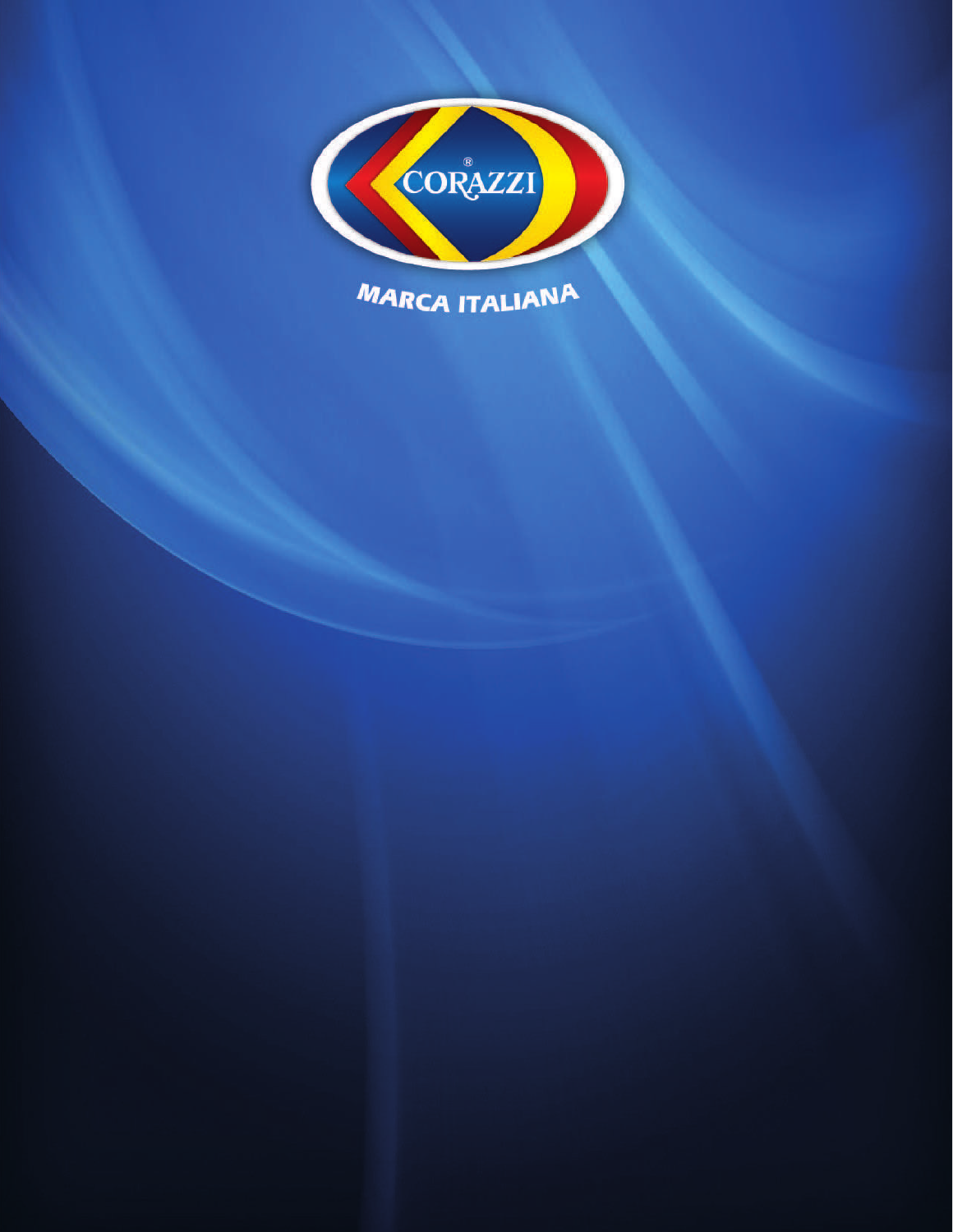



**POLISHING CLOTH XF029B 1 piece Sets / Case: 48 Volume per case: 0.0389 Cod. 64254507029 4**



**SYNTHETIC CHAMOISE XF028B 1 piece Sets / Case: 48 Volume per case: 0.0280 Cod. 64254507028 7**



 $= 34x51$  cm / 134 x 20 in

Pano

**DEERSKIN CLOTH XF031A 1 piece Sets / Case: 12 Volume per case: 0.0044 Cod. 64254507031 7**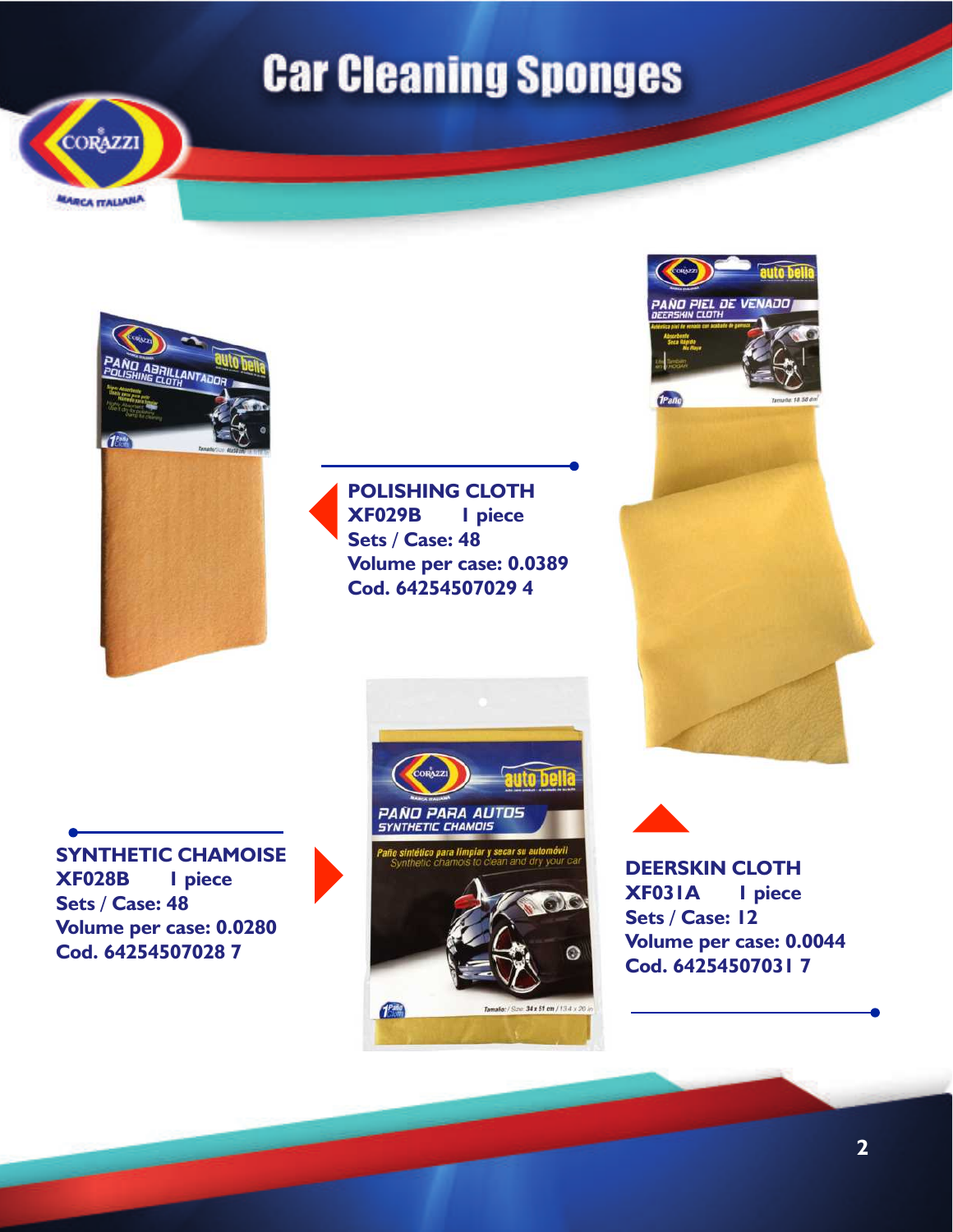

**GIANT BROWN SPONGE AUTOBELLA XM515C 1 piece Sets / Case: 24 Volume per case: 0.0479 Cod. 64254513515 3**











**GIANT COLORFUL SPONGE AUTOBELLA XM515A 1 piece**

**Sets / Case: 24 Volume per case: 0.0479 Cod. 64254513515 3**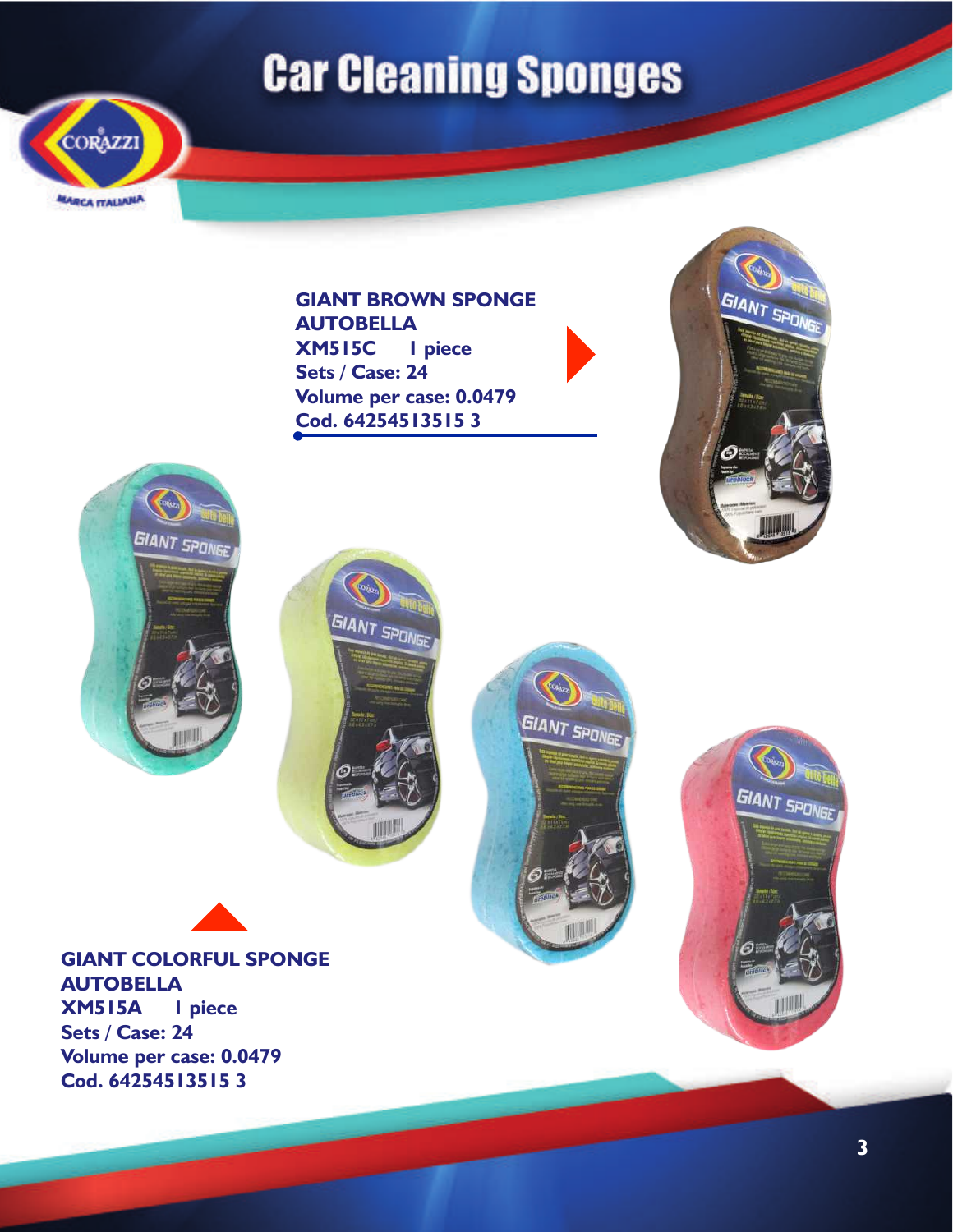

**SUPER WASHER SPONGE XM516C 1 piece Sets / Case: 20 Volume per case: 0.0765 Cod. 64254513516 0**







**AUTOBELLA SPONGE XM514A 1 piece Sets / Case: 24 Volume per case: 0.0282 Cod. 64254513514 6**

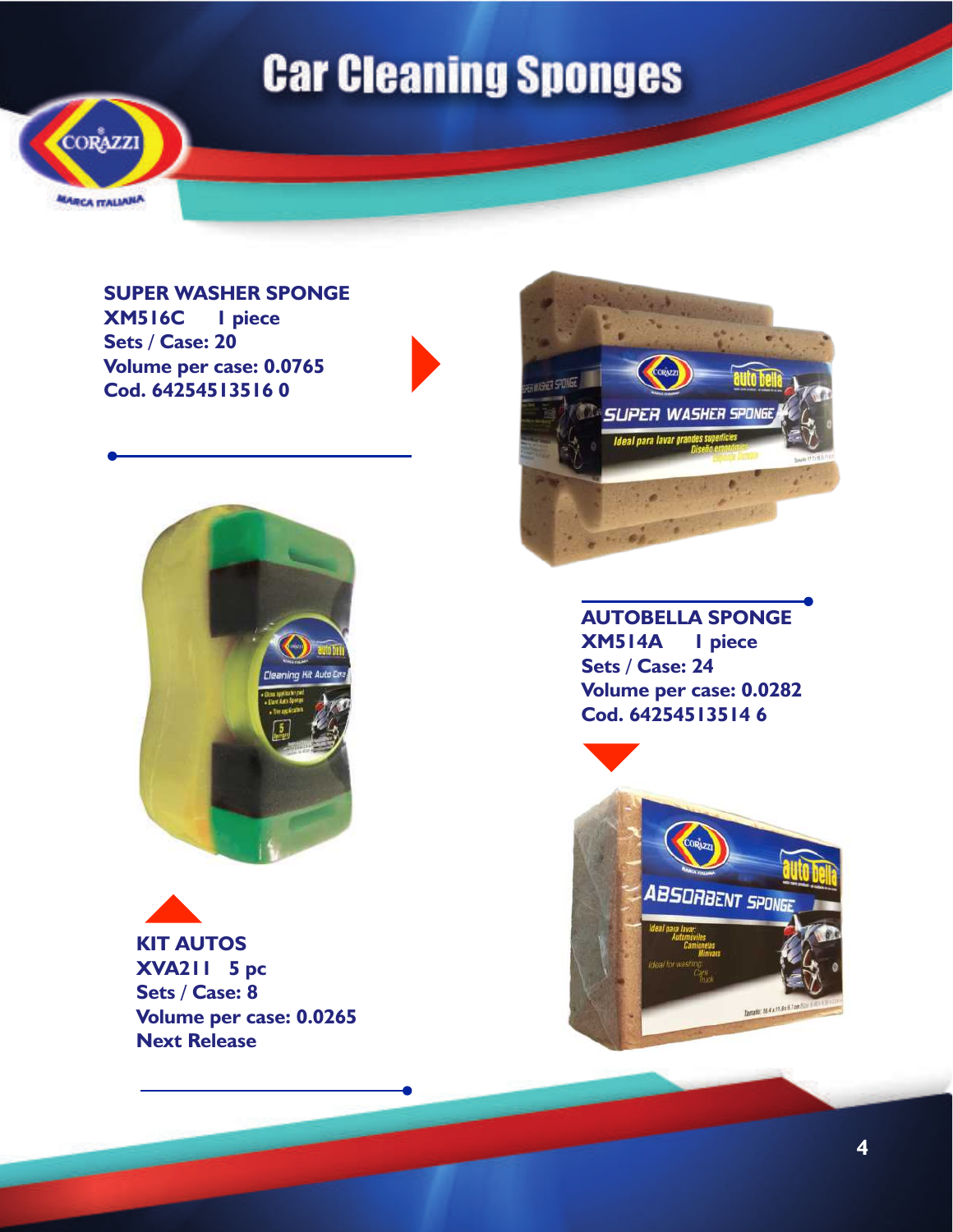

**AUTO SPONGE XM041A 1 piece Sets / Case: 12 Volume per case: 0.0263 Cod. 64254513041 7**



**AUTO SPONGE XM042A 1 piece Sets / Case: 12 Volume per case: 0.0153 Cod. 64254513042 4**



**GIANT ERGONOMIC SPONGE XSO019 1 piece Sets / Case: 12 Volume per case: 0.0281 Cod. 64254504019 8**

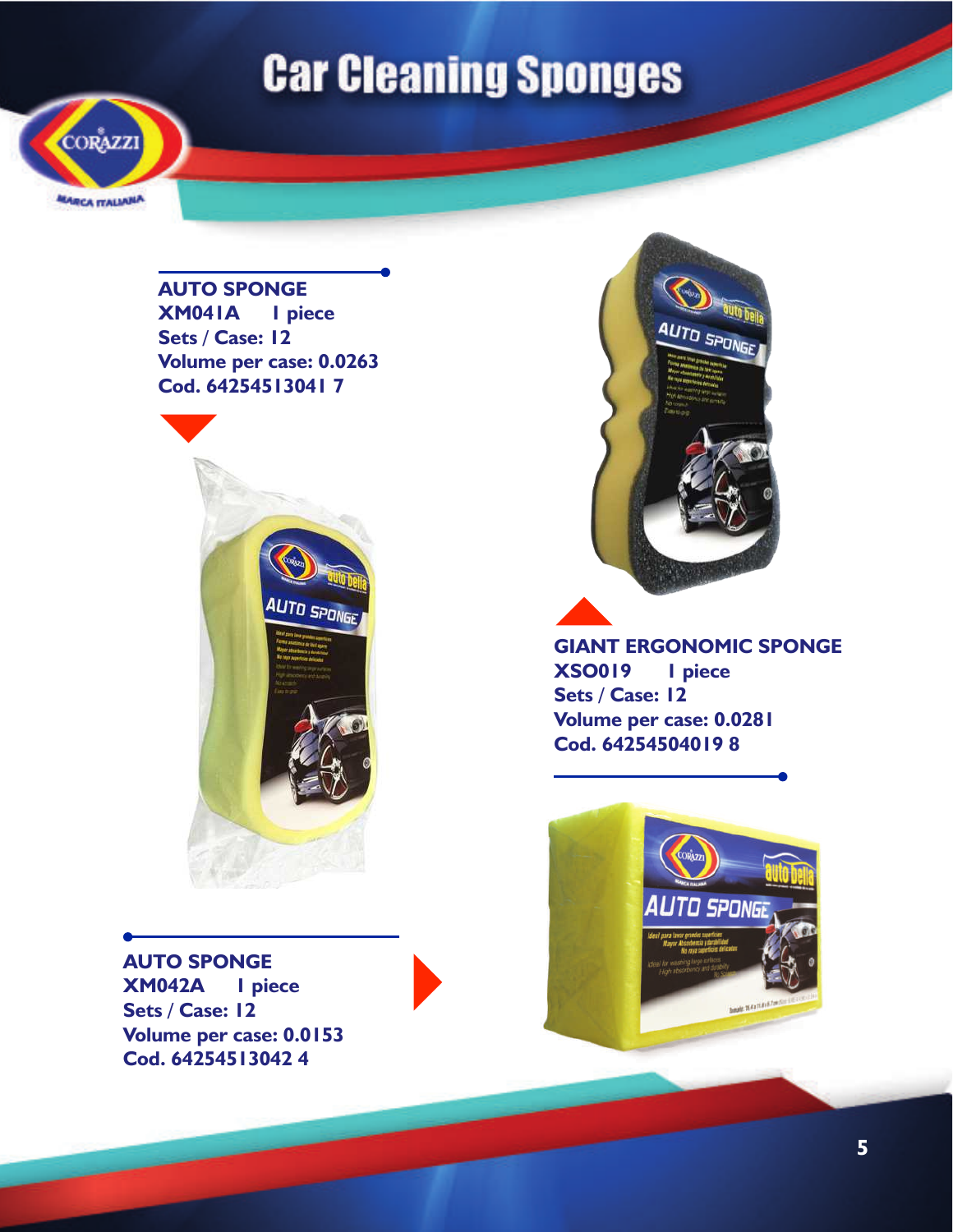

**CORAZZI GIANT AUTO SPONGE XM519A 1 piece Sets / Case: 24 Volume per case: 0.04688 Cod. 64254513519 1**







**DOUBLE SURFACE SPONGE POLISHING FINISH XVA207 1 piece Sets / Case: 12 Volume per case: 0.02533 Cod. 64254504207 9**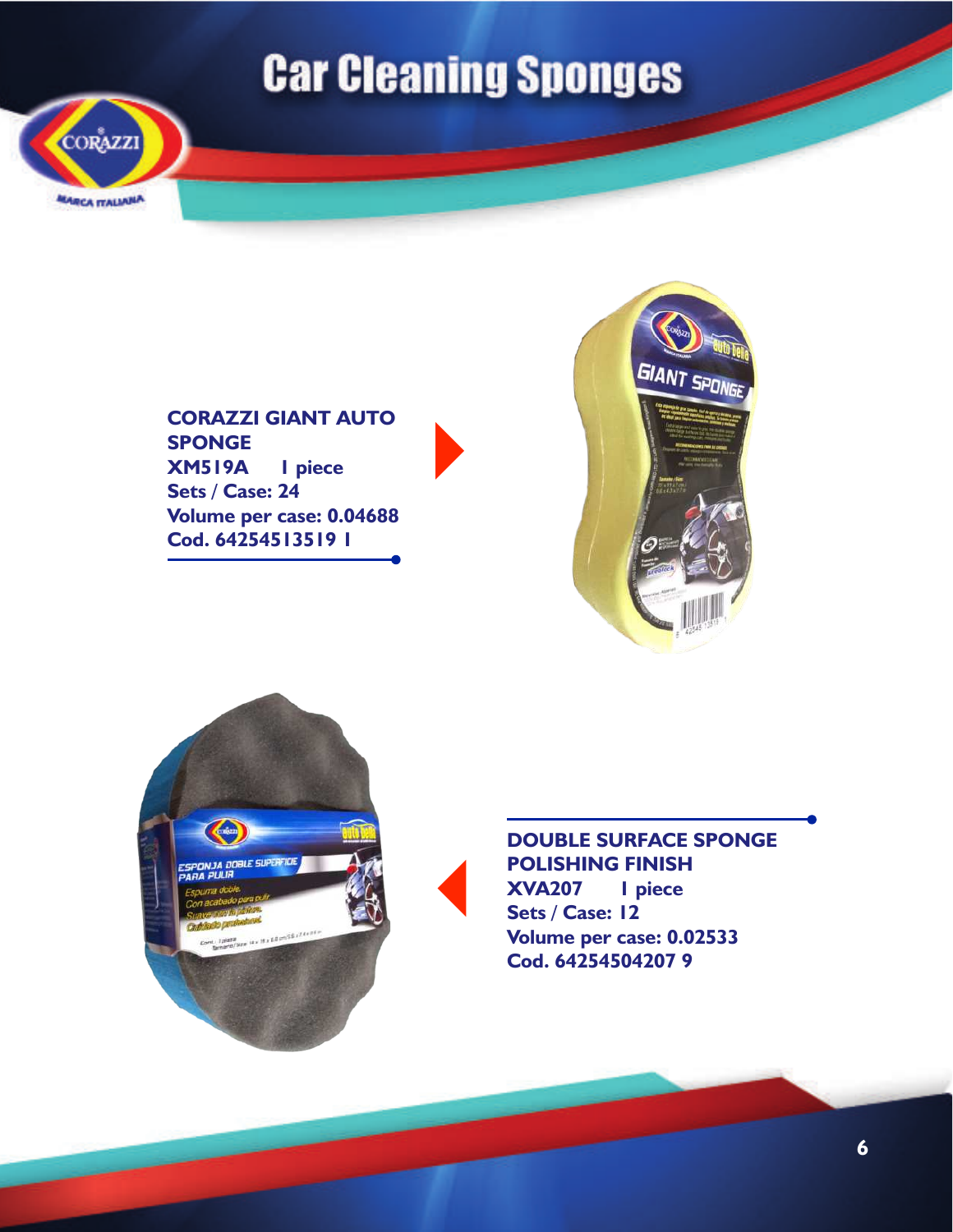

**MULTIPURPOSE SPONGE XF135A 1 piece Sets / Case: 12 Volume per case: 0.0130 Cod. 64254507135 2 Next Release**



**GLOSSY APPLICATOR OVAL SPONGE XQ070A 1 piece Sets / Case: 12 Volume per case: 0.0130 Cod. 64254506046 2**





**MULTIPURPOSE SPONGE ESTROPAUTO XF035B 2 pc Sets / Case: 24 Volume per case: 0.0124 Cod. 64254507035 5**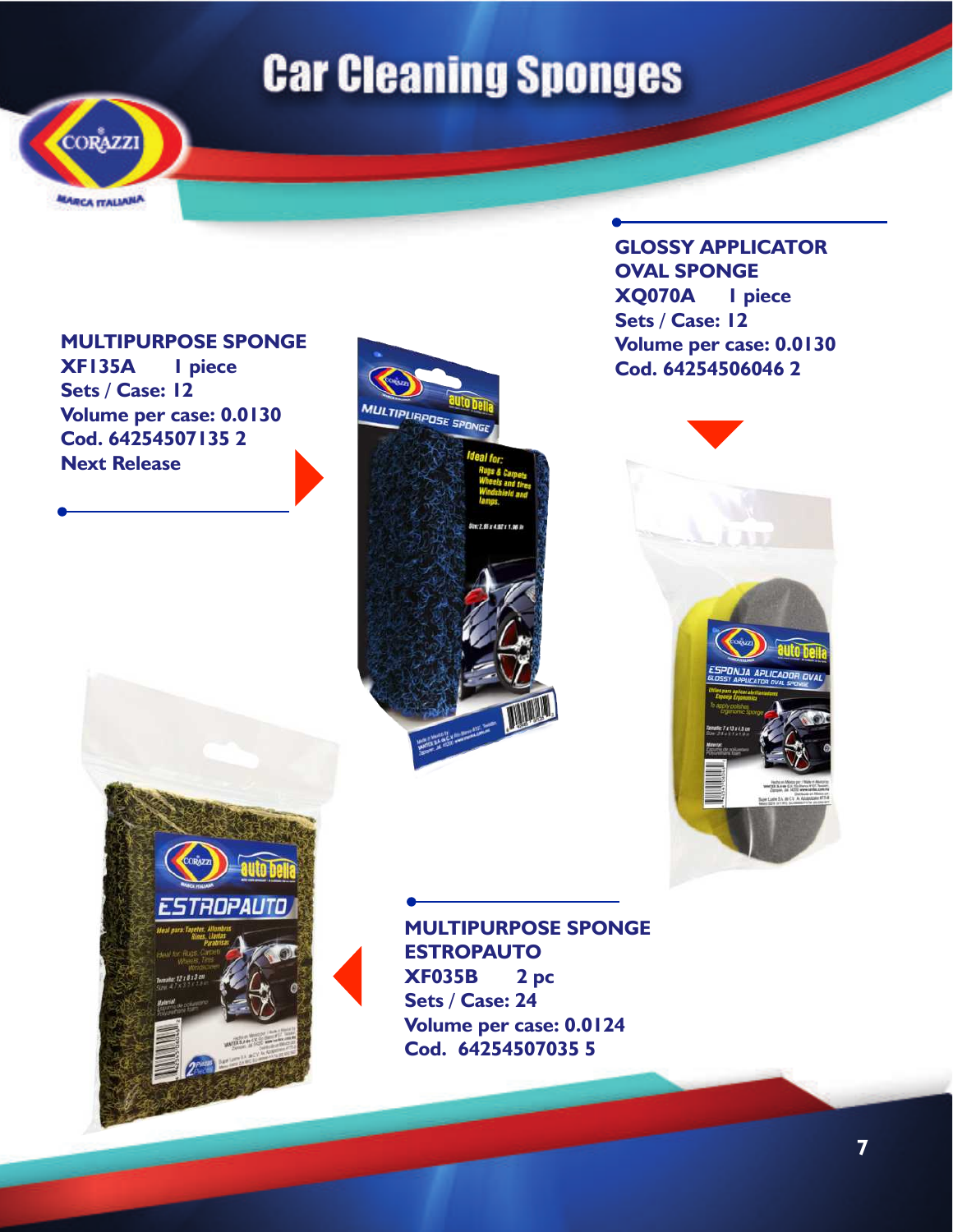

**BUG SCRUBBER SPONGE XF030A 1 piece Sets / Case: 48 Volume per case: 0.0376 Cod. 64254507030 0**



**BUG AND TAR REMOVER SPONGE XM521A 1 piece Sets / Case: 24 Volume per case: 0.53 Co. 64254513521 4 Next Release**

**BUG SCRUBBER SPONGE BLUE XVA209 1 piece Sets / Case: 48 Volume per case: 0.03761 Cod. 64254507030 0**

ESPONJA NUITA INSECTOS<br>BUG SCRUBBER SPONGE

WATER SAME CALCU was sold as the property of the property of the property of  $\mathbb{R}^2$ .

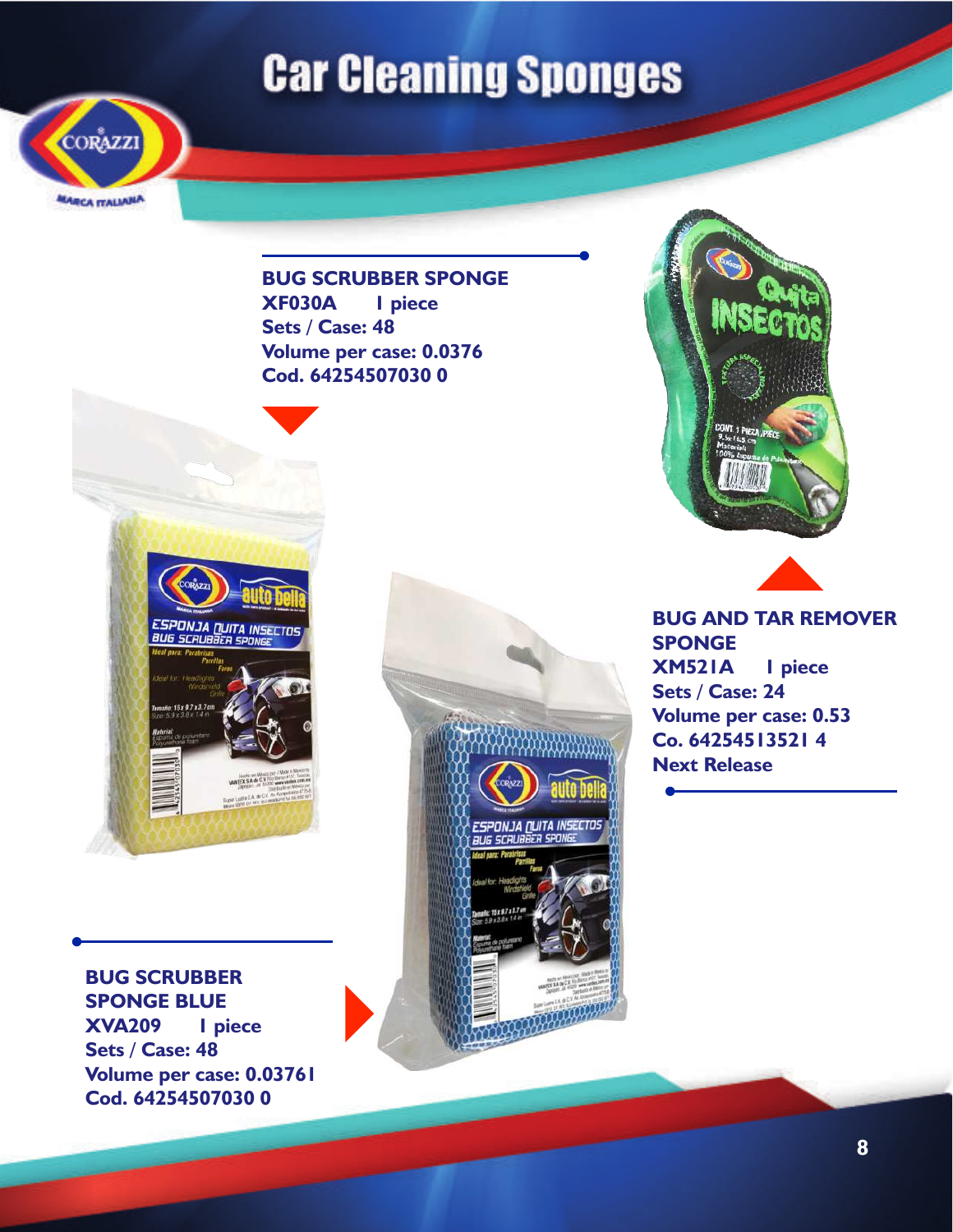

**WAX APPLICATORS XF036B 2 pc Sets / Case: 24 Volume per case: 0.0124**





**XF037B 2 pc Sets / Case: 24 Volume per case: 0.0169 Cod. 64254506037 0**



**POLISH APPLICATORS FOR INTERIORS AND WHEELS XF043A 3 pc Sets / Case: 12 Volume per case: 0.0263 Cod. 64254513041 7**